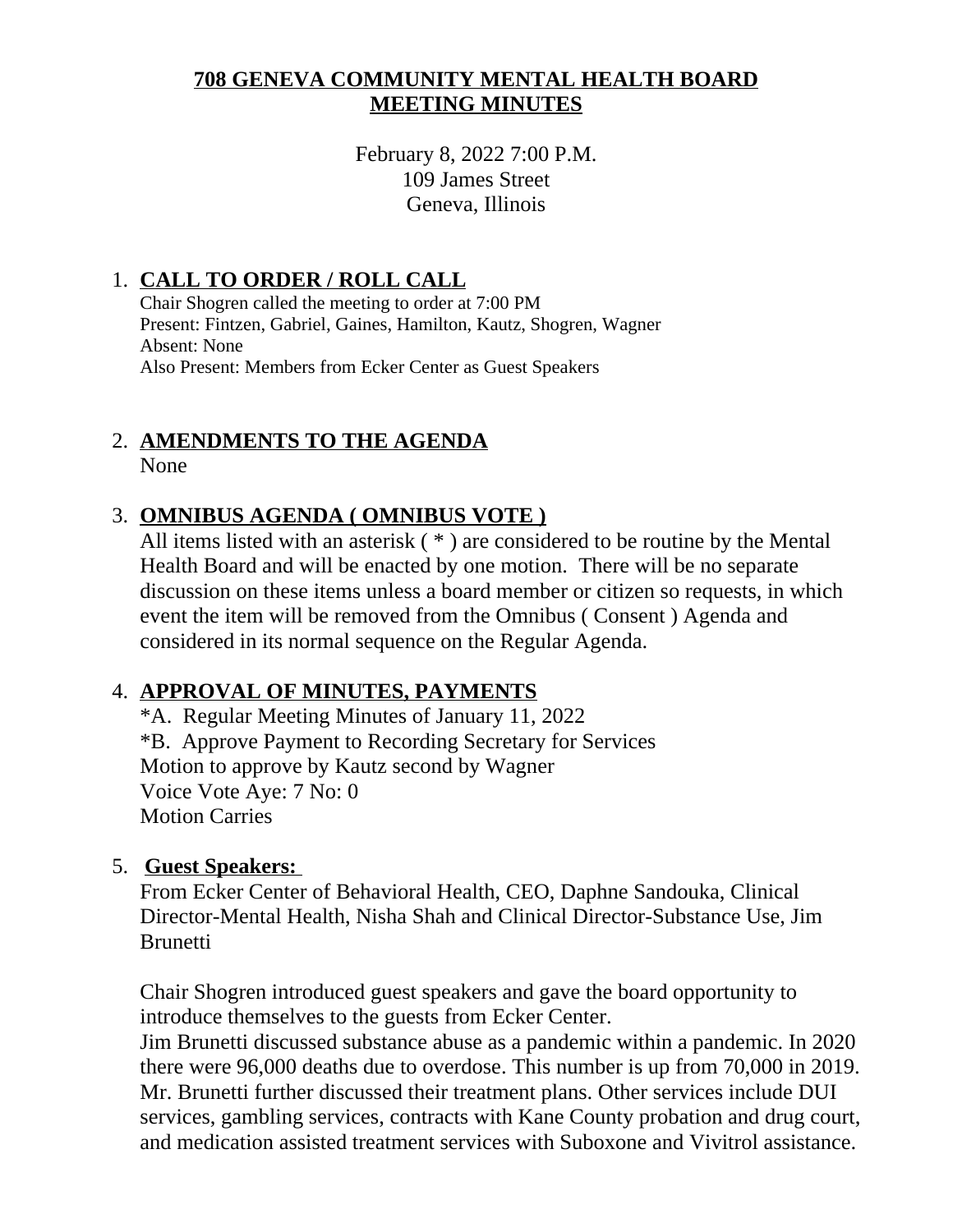Ecker Center also does Narcan training and ride along services with the Elgin Police Department. They work with U-46 schools in alcohol and drug abuse programs. They have HIV services in two counties. Ecker Center also works with District 303 (St. Charles) through Parent University programs. Ecker Center holds open SMART recovery groups on Wednesday night in St. Charles. They have AA meetings at their 2 American Way address (Elgin).

Rick Gabriel asked number of patient visits per year, all inclusive of diagnostics & treatment services for citizens in Geneva. Mr. Brunetti cites that currently there are about 100 coming to them for services. Ms. Sandouka further stated that some of their work is when they go out into the community or through anonymous attendance at open community meetings, so it is difficult to get accurate numbers. Mr. Brunetti discussed the sliding fee scale they offer.

Christine Kautz asked about the Narcan program with the Elgin Police Department and if the Ecker Center actually goes out to the homes of individuals or if they are supplying the police department. Mr. Brunetti states they go out to their homes with the police and give extra Narcan to the family to have in the event of future overdose.

Ms. Shogren asked if walk in services are available and if there is a wait list. Ms. Shah states it can be walk in based on client needs. The intake process is usually about a week. People in need of psychiatry services will be triaged for needs assessed and prioritized accordingly. Ms. Sandouka also added that the Geneva 708 Mental Health Board is recognized for their funding and Geneva residents receive preference.

Rick Gabriel asked about an on-site pharmacy. Ms. Shah stated the Genoa pharmacy is on site in their facility.

Christine Kautz asked for clarification for the substance abuse versus the mental health intake processes. Ms. Shah further described the intake process, highlighting that substance abuse and mental health often coexist so intake begins as one point of entry.

Connie Wagner asked if Ecker Center offers behavioral health management of any type. Ms. Shah said they do review all aspects for the individual coming in through intake.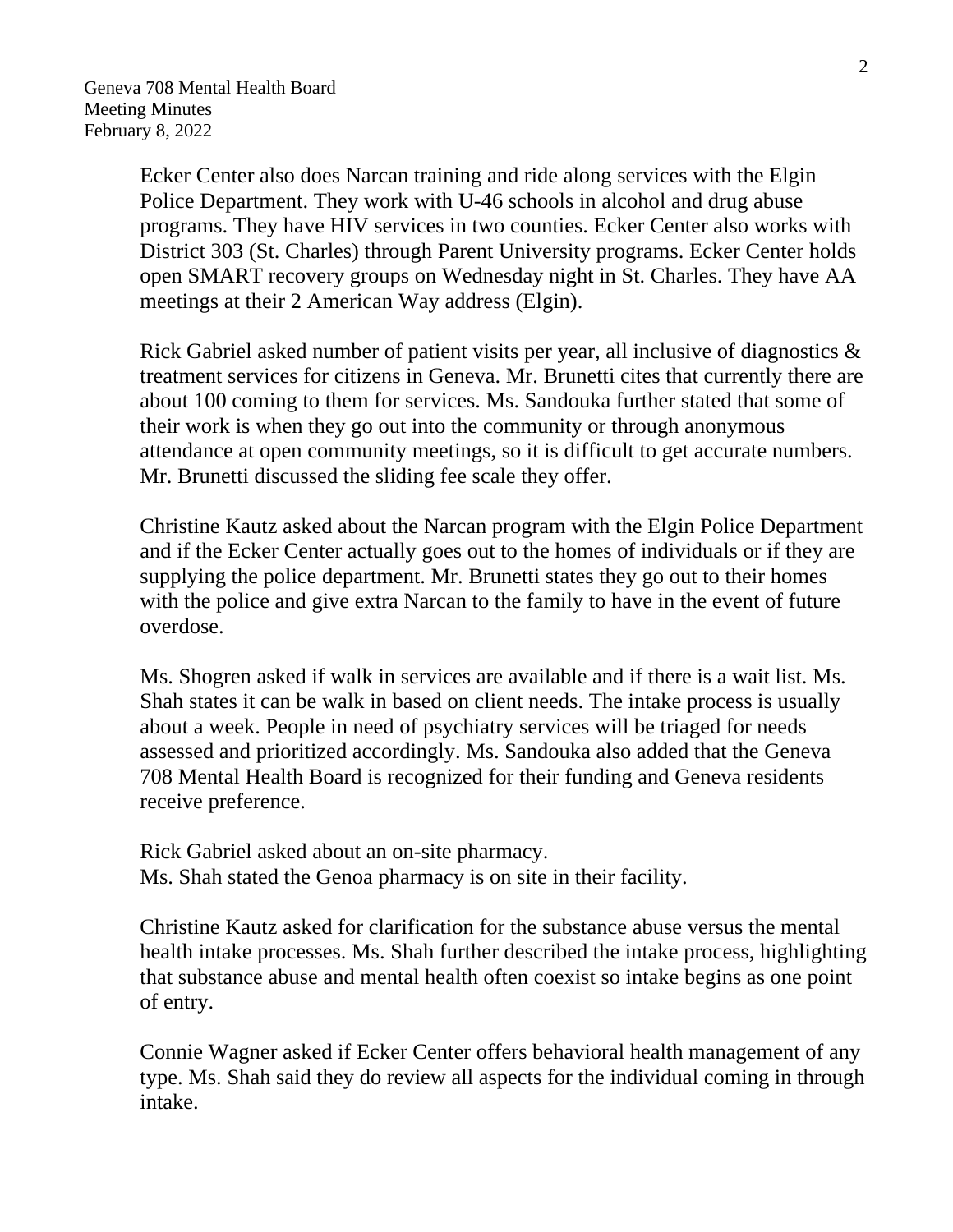Ms. Shah further described services in Mental health: Outpatient therapy services including locations in Elgin, Streamwood and St. Charles including a myriad of evidence-based services. Crisis services are offered by Ecker Center at Sherman Hospital through the Emergency Department. Ms. Shah referenced a grant they received to allow them to do more mobile crisis services work. The idea is to provide de-escalation services going out to meet people where they are. They are currently working to build out those teams. Ecker Center also offers residential homes including 24 hours of care through HUD housing. Those programs do have some waitlisting involved.

Chair Shogren thanked the team for the throrough presentation and description of services available.

Jean Gaines asked if Renz still had locations or if they are fully blended. Mr. Brunetti states they are blended services.

Christine Kautz asked about staffing shortages like many providers are experiencing. Ms. Sandouka stated that it is an area of focus for them this year, to recruit and hire.

Members from Ecker Center left the meeting at 7:30 PM.

Connie Wagner discussed the services offered through the Geneva Police Department with AID that are in place currently, as compared to what was discussed by Ecker Center that they offer in Elgin currently with the ride along services. Round table discussion of the crisis intervention services available in Geneva currently through the AID contract with Geneva PD.

Chair Shogren discussed the various brochures sent from Ecker Center of approximately 15 individual topics of services parsed out into individual brochure.

#### 6. **Chairperson's Report**

Chair Shogren called attention to their contact information sheet asking all board members to verify information is correct. Sue Fintzen will need to be added to the contact information sheet. Jean Gaines stated her address needs to be changed. Chair Shogren will forward updated information.

Chair Shogren discussed a Zoom call that she attended with Sue Fintzen and AID discussing the types of calls received through the contract with the Geneva Police Department. The level of detail that was kept left Chair Shogren with a firm belief that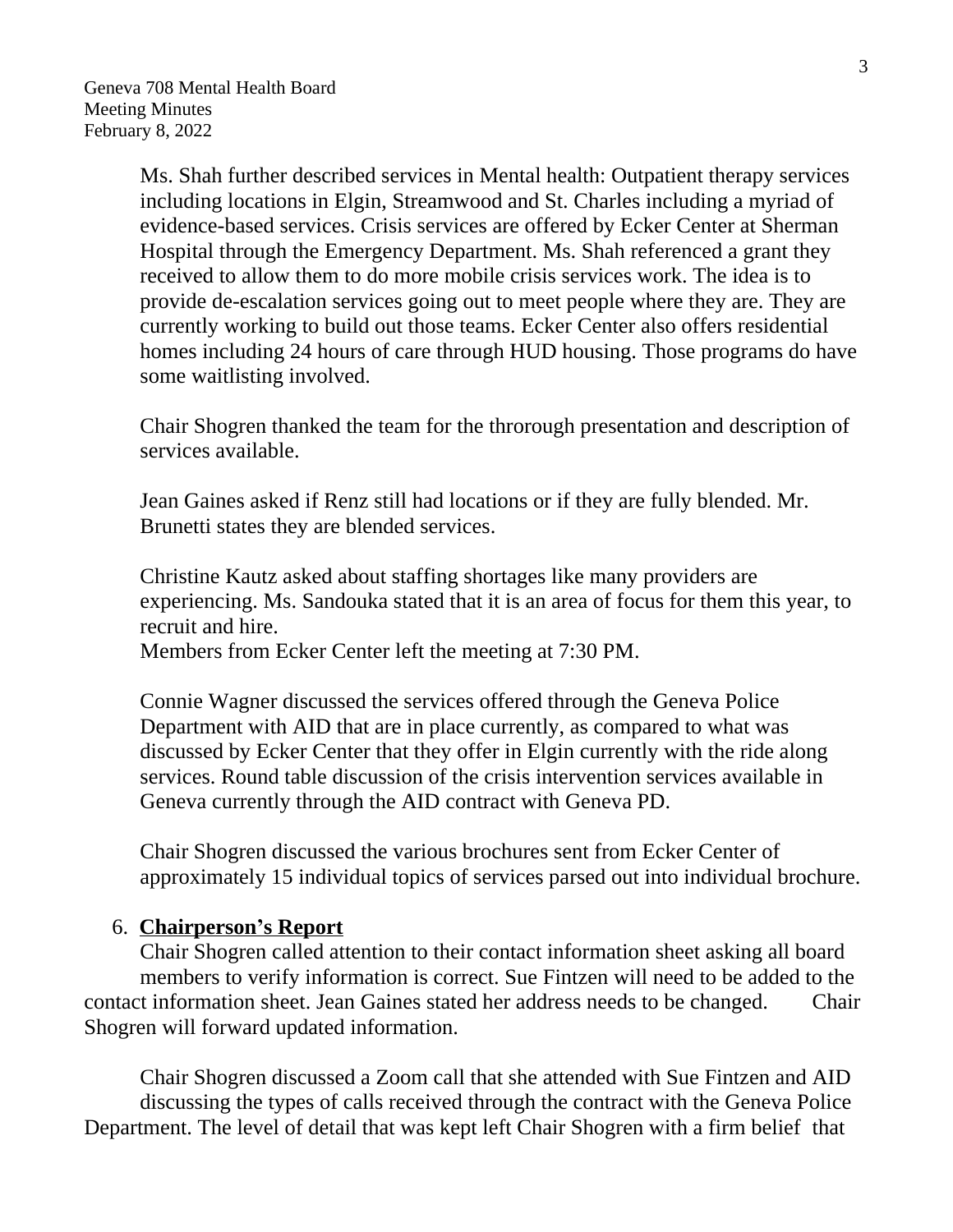this is a valuable service being offered to the community based on the level of accuracy displayed in the data.

Chair Shogren discussed a news article about the FVSRA created providing a sensory equipment program. It is an initiative to bring sensory support to the community.

Chair Shogren discussed two opportunities in the Geneva School District offering virtual workshops in partnership with Tri City Family services addressing mental health related issues in these uncertain times.

Chair Shogren discussed the school district's allowance of up to five days unquestioned absence to address mental health for students.

#### 7. **ACMHAI Report:**

A. Legislation Update

Chair Shogren discussed funds from the state being allocated as discovered through ACMHAI reports citing Governor Pritzker's funding plans to support mental health.

Chair Shogren discussed HB 4228 that amends the Community Care for Persons With Developmental Disabilities Act. Chair Shogren passed written information around the table to the board about methods of support for this bill.

#### 8. **New Business**

A. ACMHAI Dues

Chair Shogren shared the invoice for ACMHAI dues for 2022 to be \$500 highlighting the value in ACMHAI service and this rate that is significantly lower than providers.

Chair Shogren asked for a motion to approve the invoice. Motion to approve by Gabriel second by Hamilton Voice Vote: Aye: 7 No: 0 Motion carries

Vice Chair Hamilton discussed information available through ACMHAI that members of the 708 Board would be welcome to attend and are mostly online because many people across the state attend. If any board members are interested in any of the topics Vice Chair Hamilton would be happy to connect them.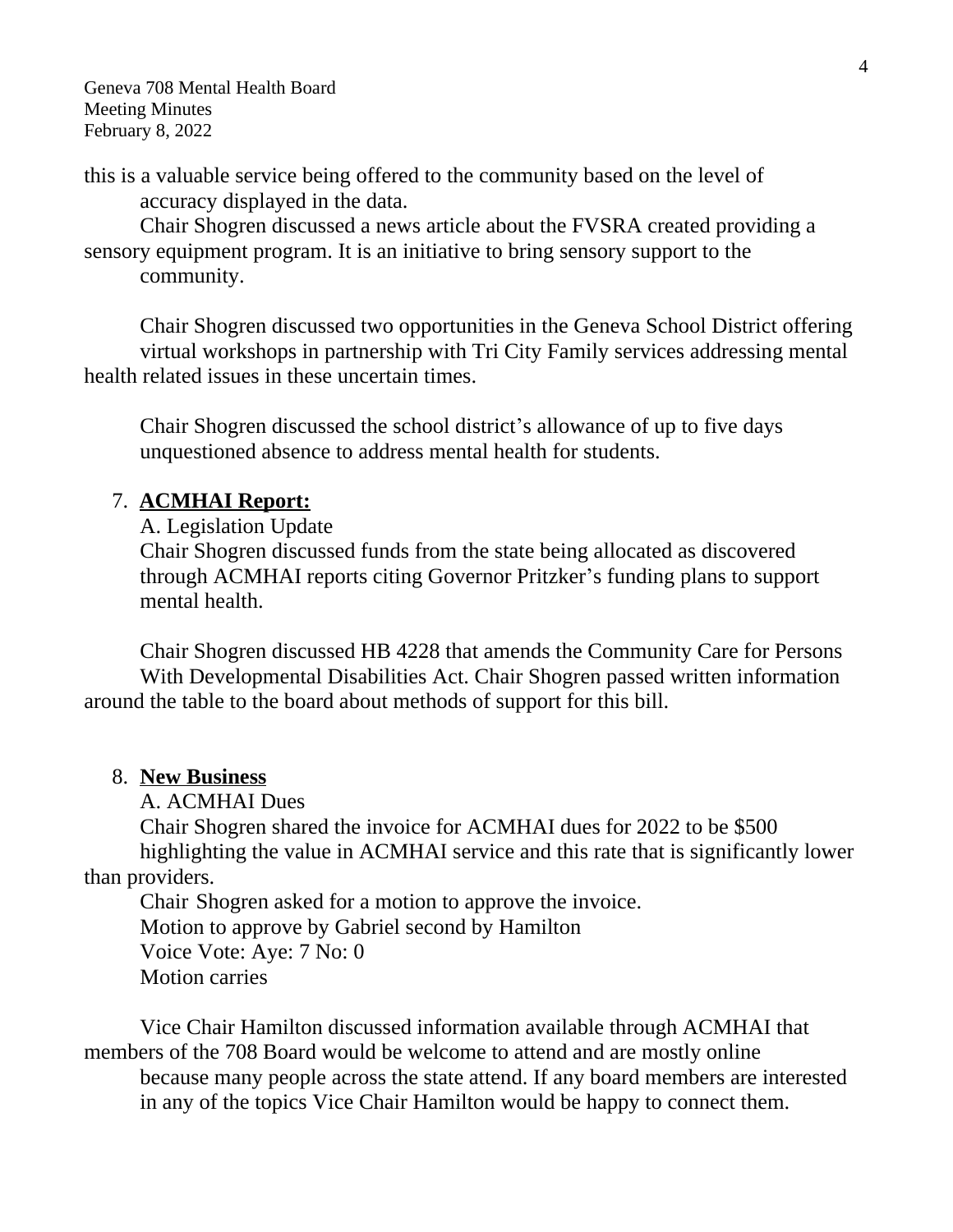Chair Shogren shared that the Geneva 708 Mental Health Board was asked to be the spotlight member this month in the ACMHAI newsletter. Chair Shogren asked for discussion and approval of the questions and answers gathered to be submitted

tomorrow, for the month of February. Vice Chair Hamilton recommended it mentioned that Geneva 708 Mental Health is a volunteer board appointed by the

Mayor. Another question asked about the types of services provided. Round table discussion to add clarification that the Geneva 708 Mental Health board serves as a funding agency to service providers and do not provide direct services.

#### B. March Guest Speaker

Chair Shogren asked for suggestions for a guest speaker in March. Sue Fintzen recommended a possibility of an activity including a review of a current service provider application with previous guest speaker Attorney Scott Fintzen. The ideal outcome would provide a "cheat sheet" for reviewing service provider applications and associated supporting documents such as P&L Statements or any other supporting budgetary documents an agency may provide to help board members in their review process for determining funding. Vice Chair Hamilton concurred that an area the board could absolutely use support of this nature is from someone with expertise in review processes for grant writing and grant funding applications. Chair Shogren acknowledged that this proposed option would be to help provide more tools for board members and is *not* intended to take the place of the individual board members' review or opinions.

Chair Shogren and Sue Fintzen would work as a sub-committee, through an application with Scott, to review the application and devise a draft of important points to create a document to present during the March meeting. This could also serve to further edit the funding application to determine if any changes would make sense after going through this process. Ms. Fintzen and Chair Shogren will bring findings to the Board for the March Meeting.

#### 9. **Old Business**

 A. Review Mission Statement and Strategic Plan. Revise if needed. Chair Shogren asked if there was any discussion or recommended addition to the Mission Statement and Strategic Plan.

Vice Chair Hamilton discussed the process for arriving at their original strategic plan.

Chair Shogren asked for a motion to approve the Mission Statement and Strategic Plan as discussed which essentially updated the dates on the document.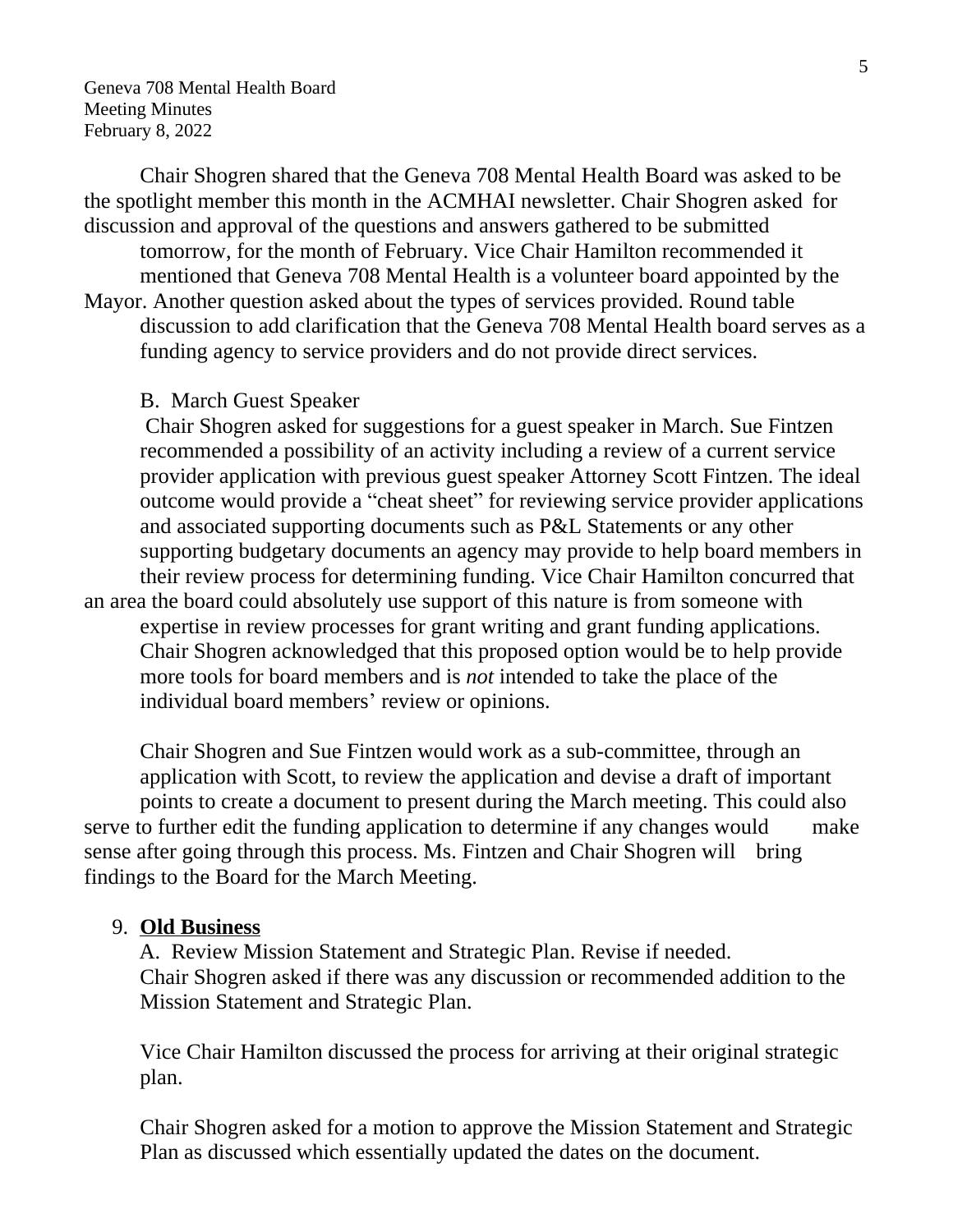> Motion by Wagner second by Gaines. Voice Vote; Aye: 7 No: 0 Motion carries

B. Review Arc of the Year. Revise if needed.

Chair Shogren discussed changes to the Arc of the Year including putting planned activities into the proper months. Personal Processes has typically been done in January. Previously noted February discussion for May Mental Health Month will be moved to March. ACMHAI dues discussion will be moved to February. City Council presentation planning discussion will be moved to October.

Chair Shogren discussed the number of meetings held per year currently is ten. The requirement as a board is that they have a minimum of four. Chair Shogren asked if anyone would prefer, they have less meetings. Roundtable discussion ensued. The number of meetings per year held will remain at ten.

Chair Shogren will bring the changes discussed next month for approval.

Chris Kautz discussed attendance at a Congregational Meeting at Bethlehem Church and the continued funding of Fox River Valley Initiative. Board member Kautz stated she will make a more concerted effort to seek out these meetings.

Chair Shogren announced the McHenry County Mental Health Board hired a new Executive Director, Leonetta Rizzi BSN, MS, MBA who is replacing Scott Block. Scott Block is now working with the IL Supreme Court as the first State Behavioral Health Administrator.

#### 10. **Public Comments, Mail**

Tri City Health partnership sent a January newsletter

ACMHAI sent a monthly newsletter

Suicide Prevention Services sent a monthly newsletter

Thank you letters have been received from: Tri City Family Services, Hands of Hope, Lazarus House, Joshua Tree Community, and AID.

Councilman Dean Kilburg also sent a thank you to the board for the December presentation.

Saturday March 19th will be the Tri City family services gala at the Q Center. This will be their 32<sup>nd</sup> annual fundraiser.

#### 11. **Adjournment**

Chair Shogren asked for a motion to adjourn.